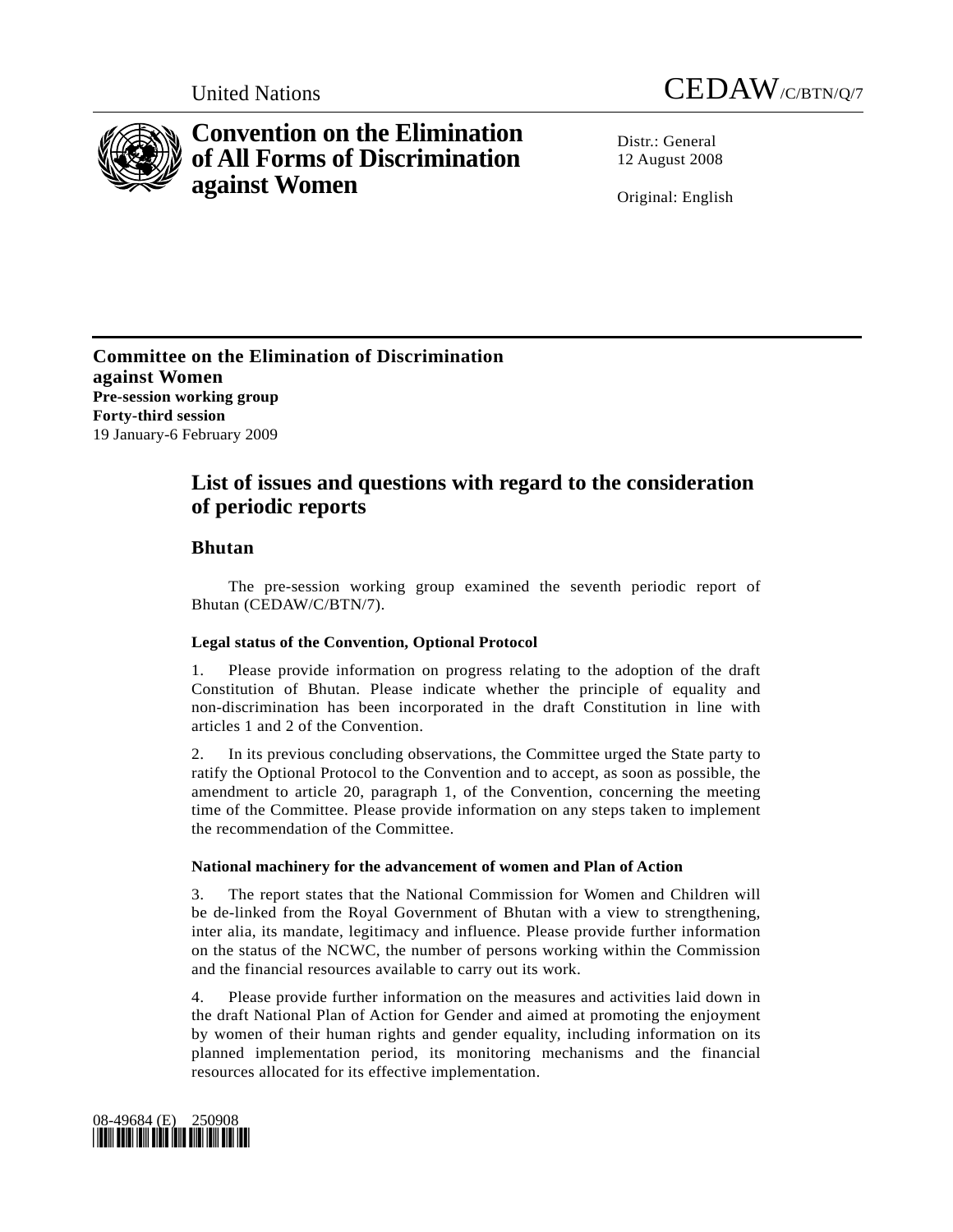5. Please provide an update on the status of the project within the Non-Formal Education Programme to publish a book on children's and women's rights. Please also provide further information on its content and the plans to make it available to women, including rural women, throughout the country (para. 224).

## **Violence against women**

6. The report identifies the low awareness of women of their legal rights and the "culture of silence" as the main issues to target in the fight against violence against women and sexual abuse. Please elaborate on measures taken, or envisaged, to sensitize police and other law enforcement officials, judges, health services providers as well as other relevant stakeholders on this issue and in order to raise the awareness of the women victims of violence of their rights, encourage them to report the acts of violence and to ensure that violence against women is prosecuted and punished. Please refer in particular to measures taken to implement the relevant recommendations of the "16 point recommendations" listed in Annex 4A (paras. 377 and 379).

7. The report states that the non-governmental organization Respect Educate Nurture Empower Women (RENEW) expects to open a crisis and rehabilitation centre for women victims of violence in the Thimphu area in 2008 (para. 379). Please provide an update on this project and indicate whether any shelters for women victims of violence or sexual exploitation are already available.

#### **Trafficking and exploitation of prostitution**

8. The report states that the Royal Government of Bhutan has continued to work with local authorities, NGOs and the international community to combat trafficking in women (para. 86). It also states that in 2005 the Royal Bhutan Police recommended that the NCWC initiate studies, inter alia, on this issue (para. 90). Please describe the measures taken or strategies developed or planned to prevent and to combat trafficking in women or girls, and the results of the studies on trafficking, if available. Please also provide further information on the cooperation within the framework of the South Asian Association for Regional Cooperation on the issue of trafficking in women.

9. Please indicate whether the helpline for women victims of physical or sexual abuse, which would provide assistance also for women in prostitution, has been established (para. 95).

10. According to paragraph 93 of the report, the Penal Code recognizes prostitution as a misdemeanour punishable by a prison sentence. Please indicate what measures have been taken to ensure that women in prostitution, requesting assistance or advice, do not become subjects of criminal proceedings and can benefit from such assistance. Please describe laws and measures adopted to prevent and punish the exploitation of prostitution as well as any measures taken to provide rehabilitation and support for the social rehabilitation of women who wish to leave prostitution. Please also provide information on any measures taken to provide specialized training on trafficking for members of the police and other law enforcement officials, border guards, and the judiciary, and give information on the effectiveness of these measures.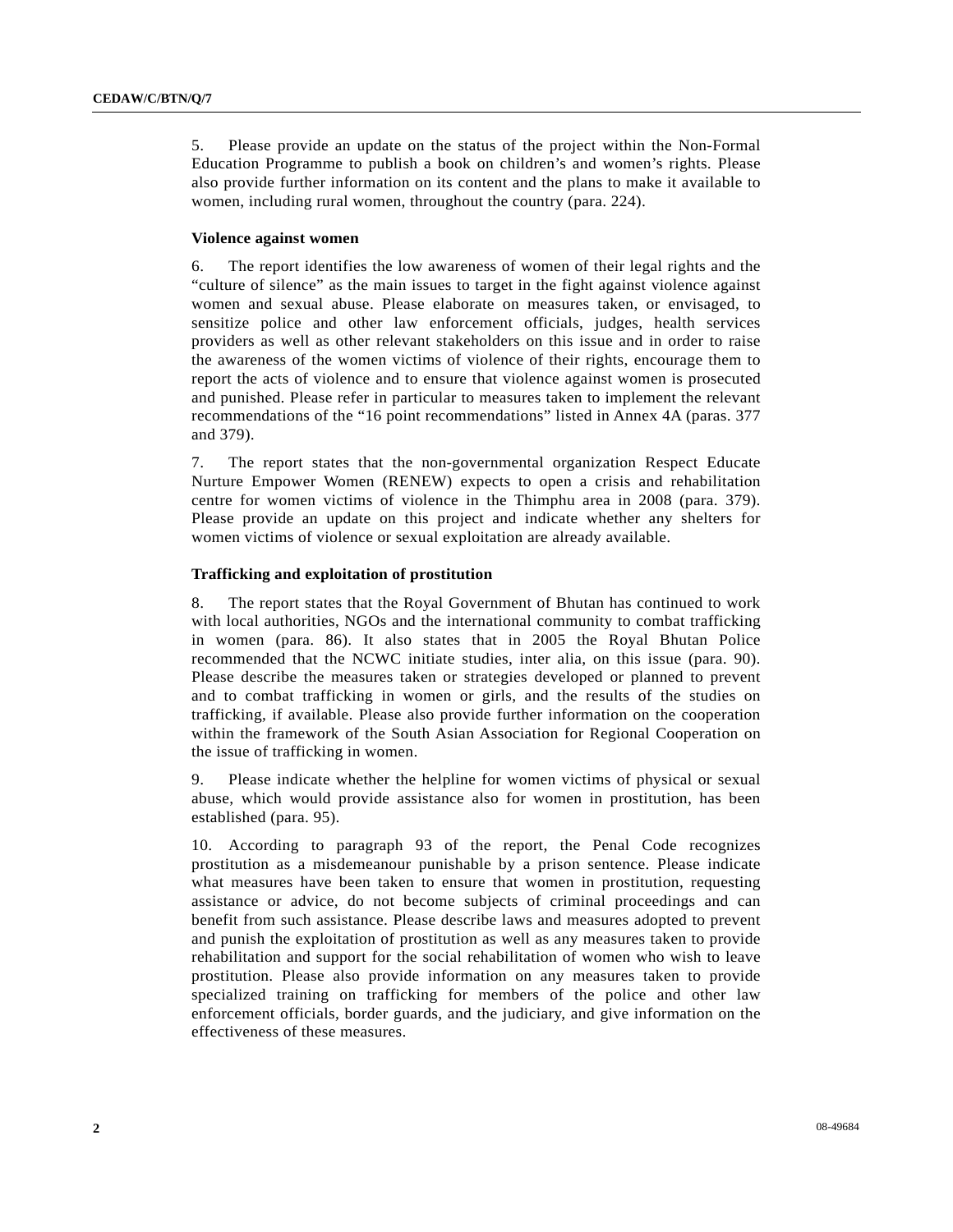## **Political participation and participation in public life**

11. According to the report, the representation of women in the public and elected bodies remains low and the number of women elected to the National Assembly in 2006 has declined compared with the number of women successful in the elections in 2001. Please provide information on any measures taken or envisaged by the Government, including temporary special measures as per article 4, paragraph 1, of the Convention and the Committee's general recommendations 23 and 25, to promote the participation of women in public decision-making positions, in particular in the southern part of the country, including measures aimed at empowering the women themselves and encouraging their standing for elections both at national, Dzongkhag Yargue Tshogdu, and Geog Yargue Tshogdu levels (paras. 105, 112-119 and 142).

12. Please provide further information on measures taken or planned, including temporary special measures as per article 4, paragraph 1, of the Convention and the Committee's general recommendations Nos. 23 and 25, to address the very low participation of women in civil service functions, in particular at higher levels of public administration and in the judiciary. Please also provide information on the measures taken or envisaged to address the prevalence of vertical segregation of women and men, and to facilitate the access of women with higher education to work and salary levels corresponding to their qualifications (paras. 121-127 and tables 7.4-7.6).

#### **Stereotypes and education**

13. According to paragraph 85 of the report, the Royal Government of Bhutan will work towards eliminating existing negative images of women through the mass media and reviewing school curricula and school books. Please elaborate on any concrete measures taken or envisaged to that effect and indicate whether any other measures have been taken to eliminate stereotypes and cultural patterns that discriminate against women.

14. Please provide information on whether any targeted measures have been undertaken, or are envisaged, to address the gender gap in favour of boys in the enrolment in primary school in the four Dzonkhags, as identified in paragraph 188 of the report.

15. Please provide further information on measures undertaken, or envisaged, in particular under the pilot Continuing Education Programme 2006, to improve the achievements of girls as from class IX and to address the gender gap as well as the higher drop-out rates of girls from that grade onwards as an effort to give girls equal access to higher secondary classes (paras. 229-231). Please also indicate whether any research will be undertaken on the causes of the girls' higher drop-out rates (para. 237).

16. Please provide information on concrete measures taken, or envisaged, to increase the number of women who complete the higher secondary school to continue their studies and enrol in institutions offering tertiary education, and also accomplish such studies, as recommended by the Committee in its previous concluding observations (para. 154 and table 10.10).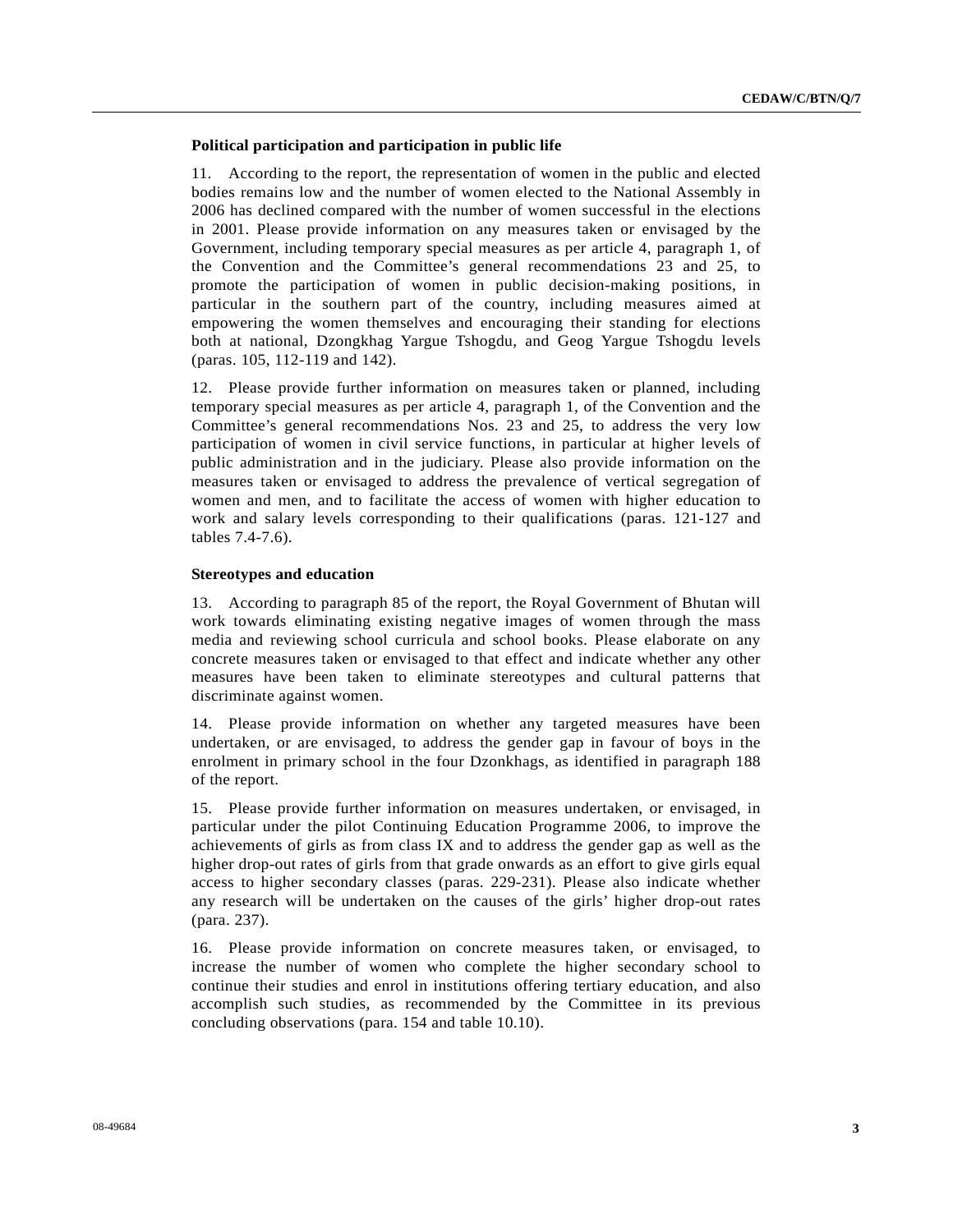#### **Nationality and citizenship**

17. Please provide information on any amendments made or planned in respect of citizenship and nationality laws to bring them in conformity with article 9 of the Convention, as recommended by the Committee in its previous concluding observations, which focus on changes required to grant women equal rights with men with respect to the nationality of their children.

#### **Employment and reconciliation of work and family life**

18. Please elaborate on the provisions on punishment for acts of gender-based discrimination in the new 2007 Labour and Employment Act of Bhutan, and indicate whether they have already been applied, and if so, with what effect.

19. Please provide information on any measures taken, or envisaged, to address the higher unemployment rate of women and stereotypical attitudes of employers towards women as employees that were revealed by the National Labour Force Survey and referred to in paragraph 261 of the report.

20. The report states that sexual harassment is prohibited under the 2007 Labour and Employment Act of Bhutan and that it is also defined as a crime under the Penal Code (paras. 297 and 301). Please indicate whether these provisions have been applied, and if so, with what effect, and whether these provisions have brought any changes to the attitude towards sexual harassment at the workplace.

21. Please clarify whether women who work in the private sector enjoy the same rights regarding maternity leave and access to family benefits as those working in the public sector. If this is not the case, please provide further information on the differences in their access to such services (paras. 307-313).

## **Health**

22. Please provide further information on HIV/AIDS prevalence among women and mother to child infection. Please also provide information on the measures taken or envisaged to provide information on sexually transmitted diseases and on means to avoid such transmittance, including for vulnerable groups of women (para. 96).

23. Please provide information on measures taken to reduce teenage pregnancy as well as to improve the level of information concerning sexual and reproductive health among adolescents.

## **Situation of particular groups of women and girls**

#### **Women in detention**

24. The report states that at the time of the submission of the report, children were kept in the same facilities as adult detainees, girls with women, but that separate detention facilities for girls and boys would be established in 2007 in Thimphu. Please indicate whether separate centres have now been opened. Please also provide information as to whether any facility similar to the Youth Development and Rehabilitation Centre for boys has been opened for girls convicted of having committed a crime, and on the educational and rehabilitation activities offered to girls placed in that institution (paras. 27 and 48). Please also provide information on the number of girls serving sentences at the moment, and if there is a special centre